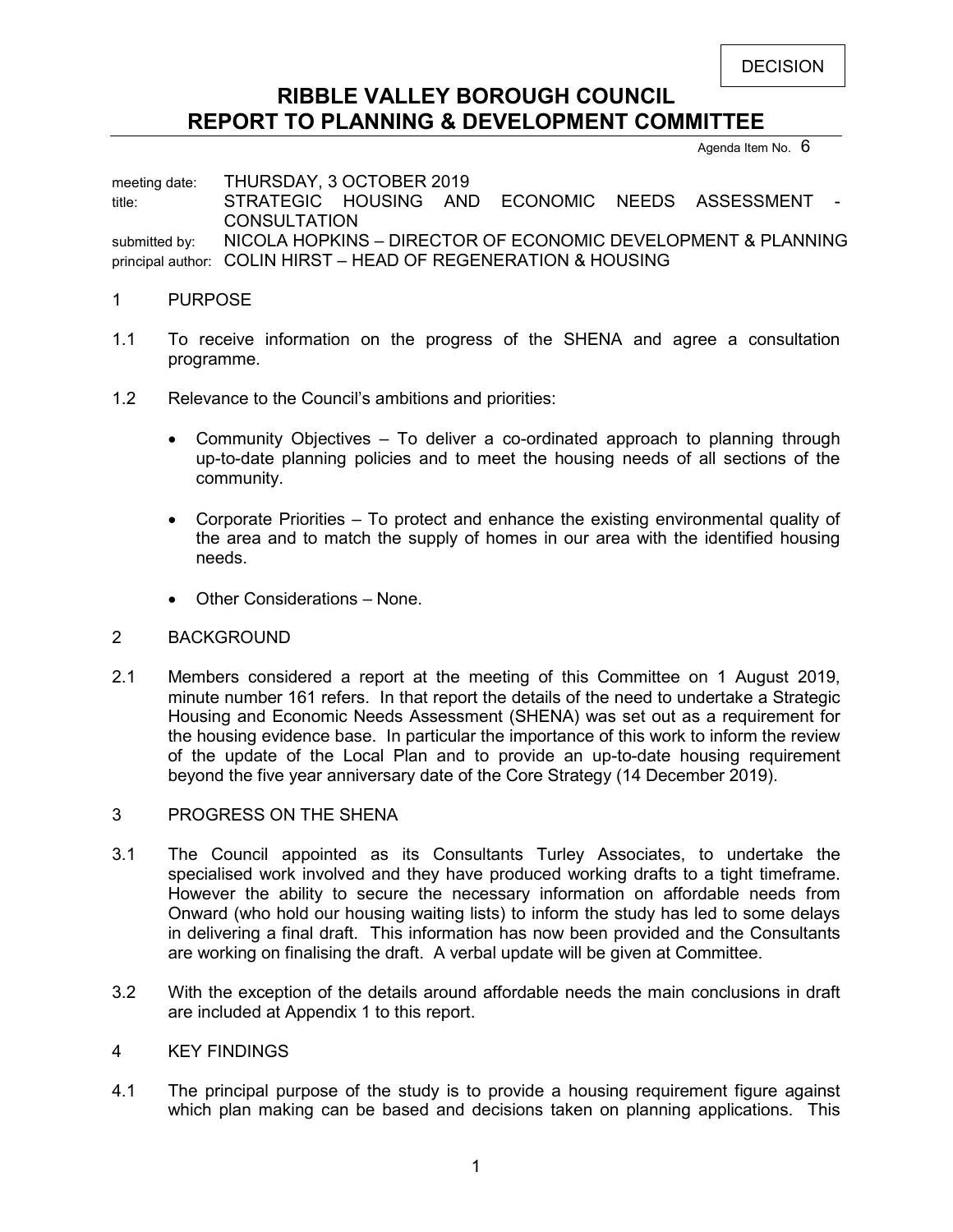requirement figure will supercede the Core Strategy housing requirement and will be the basis for establishing the 5 year land supply position.

- 4.2 Members will note from the draft conclusions that the baseline housing requirement under the Government's Standard Methodology is given as 148 dwellings per annum which is the minimum requirement. However a key consideration to be made when applying the standard methodology is whether actual housing need is higher than the standard method indicates. This need to assess this element is in line with national policy guidance.
- 4.3 Our Consultants have undertaken an assessment of the relevant factors in determining the appropriateness of simply applying the standard methodology (see Appendix 1). They have determined through their modelling that in order to support job growth potential from the baseline employment forecasts and to secure the labour force to maintain growth a higher level of housing requirement would be necessary. Their modelling indicates a requirement on this basis of up to 248 dwellings per annum (as a minimum).
- 4.4 Significantly however they have also identified that in order to address a potential barrier to investment and to enable the housing delivery achieved already to continue over the longer term a level of requirement akin to the existing 280 dwellings per annum would be appropriate.
- 4.5 Clearly there are a number of issues to be taken into account when establishing the most appropriate housing requirement for the borough going forward and at this stage in the process it is considered important to undertake consultation to inform the Council's consideration of its housing requirement.
- 4.6 The Council will be required to be able to justify its position in determining the housing requirement and given the emerging advice and the range of requirement emerging between the standard methodology and that of the wider economic based outturn it is considered important to undertake appropriate consultation. This would be in line with Government guidance and the results of which can be taken into account to more fully inform the Council's decision.
- 4.7 It is proposed that the draft study be published for consultation for a period of 6 weeks and comments invited from statutory consultees, the development industry and the public. This information will then be used to inform the finalisation of the recommended housing requirement for further consideration by the Council.
- 5 RISK ASSESSMENT
- 5.1 The approval of this report may have the following implications:
	- Resources Policy and Finance Committee have approved provision for the work on this study following an Emergency Committee meeting held on 20 August 2019. The costs of consultation are contained within existing operational resources.
	- Technical, Environmental and Legal The Council is required to ensure it puts in place a robustly evidence and justified housing need figure at the 5 year anniversary of the adoption of the Core Strategy. This is 14 December 2019. The SHENA will need to reflect the requirements and guidance of the National Planning Policy Framework and National Planning Policy Guidance and consultation is a key part of this process.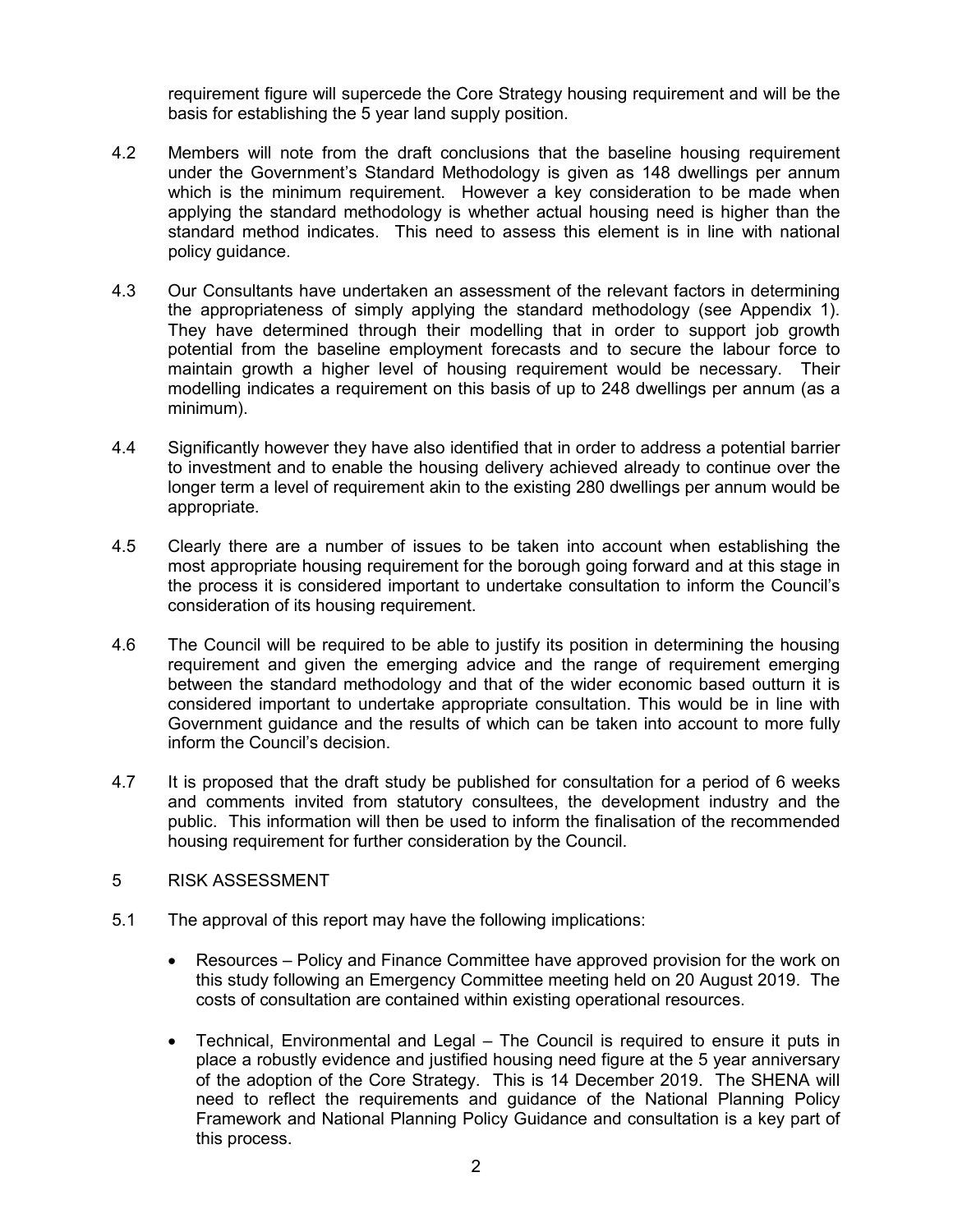- Political Housing matters have a high public profile.
- Reputation The actions set out in this report will help demonstrate the Council is a well-managed authority and that it has taken steps to ensure it can plan appropriately for housing in the borough going forward.
- Equality & Diversity Consultation will be in line with the Council's adopted Statement of Community Involvement.

### 5 **RECOMMENDED THAT COMMITTEE**

5.1 Note the draft conclusions identified in this report and agree to the publication of the draft report for consultation and that the Development Plan Working Group be asked to review the issues raised to help inform the consideration of the updated housing requirement by this Committee.

COLIN HIRST NICOLA HOPKINS<br>HEAD OF REGENERATION & HOUSING DIRECTOR OF EC

DIRECTOR OF ECONOMIC DEVELOPMENT & PLANNING

### BACKGROUND PAPERS

Strategic Housing and Economic Needs Assessment draft report Turley September 2019.

For further information please ask for Colin Hirst, extension 4503.

REF: CH/CMS/PLANNING/031019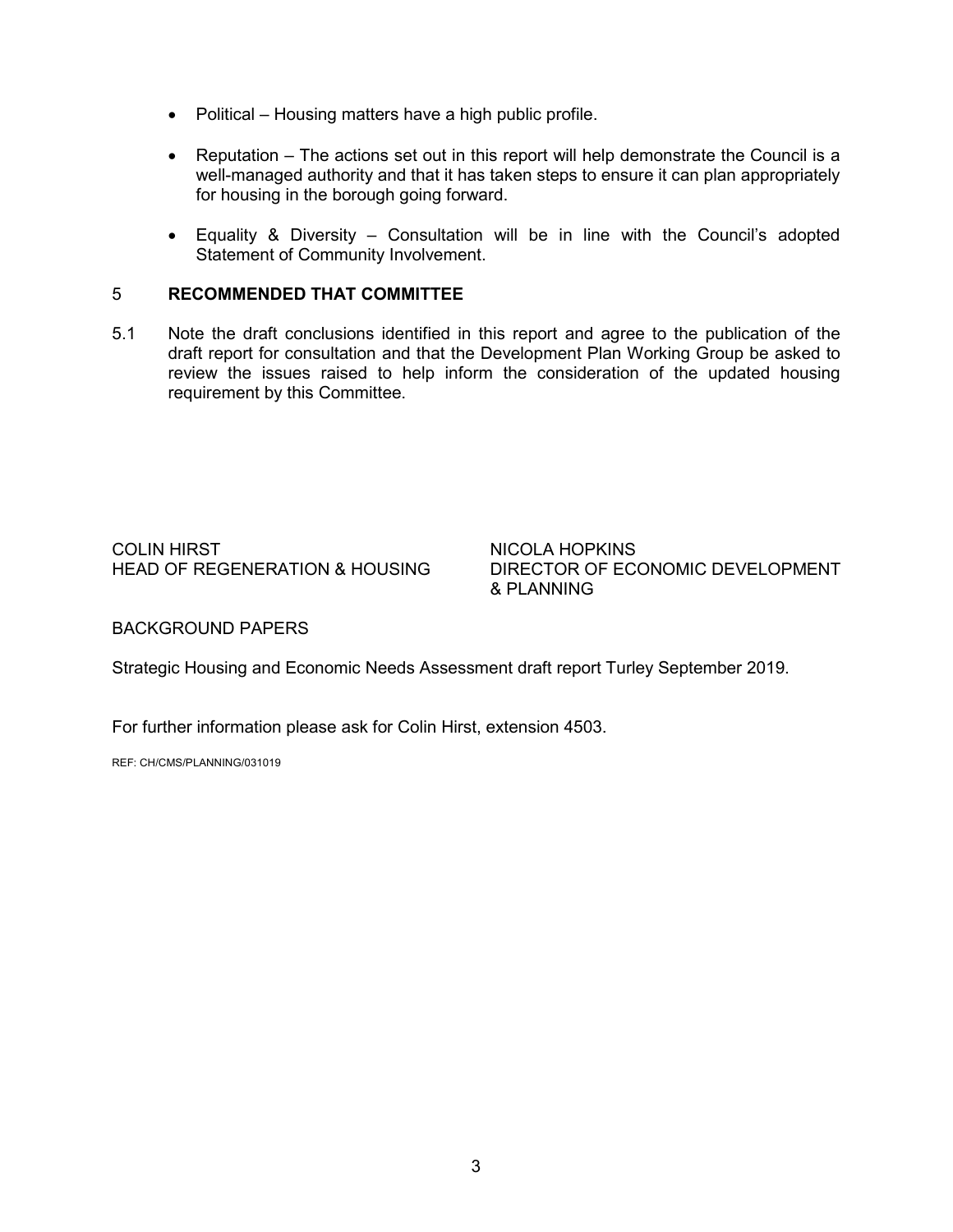# **8 Conclusions**

- 8.1 Ribble Valley Borough Council commissioned Turley to produce this Strategic Housing and Economic Needs Assessment (SHENA), which will inform the future review of its Local Plan.
- 8.2 Unlike the existing Core Strategy, adopted in December 2014, the Local Plan will be produced in the context of the revised National Planning Policy Framework (NPPF), which was published in July 2018 and subject to further minor updates in February 2019. This assessment has been undertaken to comply with the 2019 NPPF and the associated Planning Practice Guidance (PPG).
- 8.3 It presents evidence on the overall local housing need in Ribble Valley for the Council to draw upon in establishing its housing requirement in the emerging Local Plan. This includes a separate calculation of the need for affordable housing in the borough. The assessment also separately considers how this overall need is segmented into a need for different types, sizes and tenures of housing as well a more detailed consideration of the specific needs of individual groups in the local housing market.
- 8.4 The conclusions for each of these aspects are set out concisely below.

# **Overall housing need**

- 8.5 The revised NPPF introduced a new, standard method for determining '*the minimum number of homes needed*', and confirms that '*strategic policies should be informed by a*  local housing need assessment' conducted through this method<sup>[1](#page-3-0)</sup>. The PPG recognises that the method provides only a *'minimum starting point in determining the number of*  homes needed in an area<sup>'[2](#page-3-1)</sup>, and requires plan-makers to give consideration through an assessment of housing need to circumstances in which it may be appropriate to plan for a higher – or indeed, though only exceptionally, lower – level of housing need than the standard method suggests.
- 8.6 The standard method calculates that **a minimum of 148 dwellings per annum** are needed in Ribble Valley, when the demographic baseline of the 2014-based household projections is formulaically adjusted by 17.5% to reflect imbalance between median house prices and resident earnings in the borough.
- 8.7 This report has presented modelling to explore the potential wider impact of such a level of housing provision on the population and economy of Ribble Valley, over the emerging plan period (2018-33). This modelling indicates that delivery of this scale would slow recent levels of housing provision and thereby limit any meaningful growth of the population, leading to a fall in the number of working age residents (16-64) and a diminishing labour force that would be unlikely to support growth of the local economy.



<span id="page-3-0"></span> $1$  MHCLG (2019) National Planning Policy Framework, paragraph 60

<span id="page-3-1"></span><sup>2</sup> PPG Reference ID 2a-010-20190220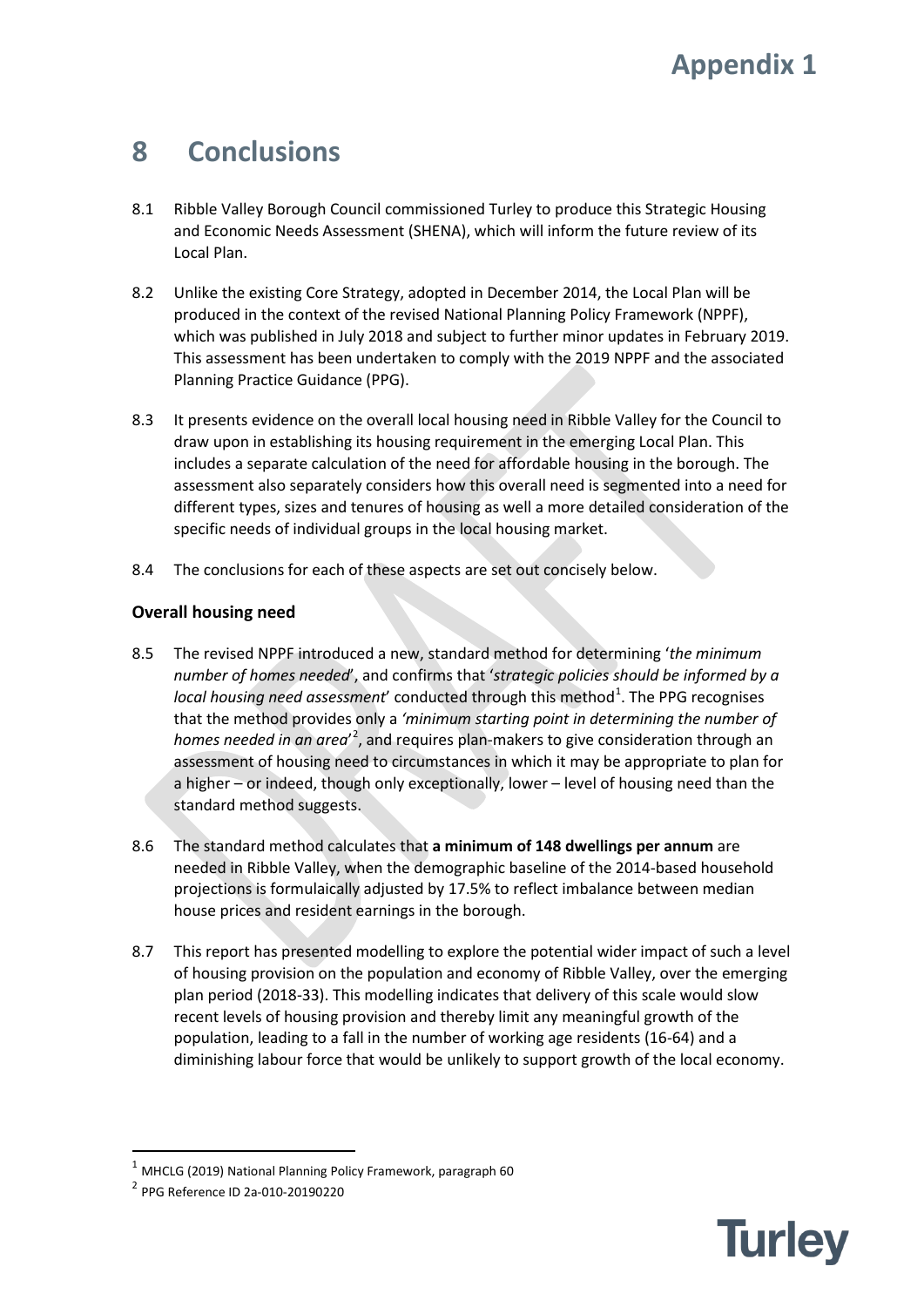- 8.8 In accordance with the PPG, detailed consideration has been given to '*whether actual*  housing need is higher than the standard method indicates' for Ribble Valley<sup>[3](#page-4-0)</sup>. This strongly suggests that actual housing need is higher than the standard method outcome of 148 dwellings per annum, because:
	- The assumptions applied in the **demographic baseline** of the standard method appear unreliable in the context of Ribble Valley, with the borough's population already larger and growing to a much greater extent than it assumes. The result is that the outcome of the standard method has significantly underestimated how the need for housing in Ribble Valley has changed since 2014 with this then impacting on its trend-based projection for future needs;
	- **Housing delivery** has been significantly greater than the minimum figure generated through the method, in most years since 2001. A lower rate of provision has only been seen in those years where delivery was affected by the housing moratorium and subsequent recession, with provision having since recovered to more than double the rate implied by the standard method. The PPG confirms that such situations should be taken into account when considering whether it is appropriate to plan for a higher level of need;
	- There has been a **previous assessment** of a greater need for housing than implied by the standard method, albeit this was produced over six years ago. In the context of the PPG, its conclusion that 280 dwellings per annum are needed to support economic growth in Ribble Valley provides an important reference point for understanding why there may need to be a departure from historic demographic trends. This recognises that up-to-date economic baseline and forecast data continues to identify an underlying opportunity to support employment growth over the plan period. The minimum standard method figure does not account for changing economic circumstances but the NPPF *does* require planning policies to address situations where housing is likely to act as a barrier to investment and economic growth; and
	- As a result of the demographic profile of trend-based projections in Ribble Valley, modelling confirms that a higher rate of delivery would likely be needed to **support job growth** in Ribble Valley. This recognises that provision in line with the standard method would be expected to reduce labour force capacity and intensify an existing shortage of skilled labour. This would potentially undermine, rather than support, the Council's emerging economic strategy, and would fail to realise the underlying potential for employment growth in the borough.
- 8.9 In drawing together the above findings, this section has presented modelling which indicates that **up to 248 dwellings per annum** could be needed to support the job growth potential identified through baseline employment forecasts, and provide the labour force required to secure job growth of 0.2% each year.
- 8.10 Whilst it is recognised that the Council will continue to develop its economic evidence base further as its Local Plan progresses, the evidence in this assessment has identified that the baseline forecasts upon which the above modelled estimate of need is based



<span id="page-4-0"></span> <sup>3</sup> PPG Reference ID 2a-010-20190220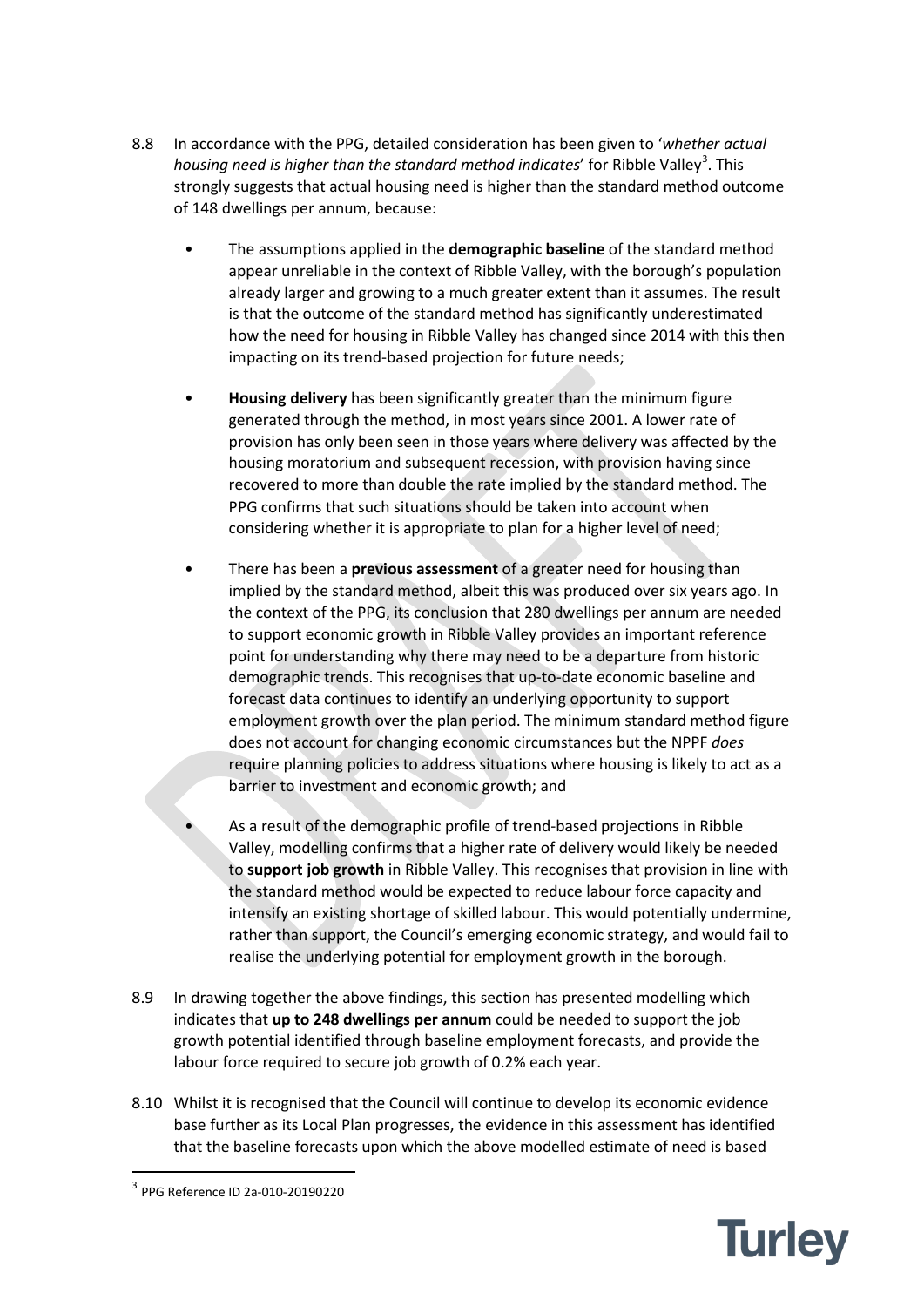assume that there will be relatively sizeable job losses in the manufacturing sector. This assumption, inherent with the forecasting houses' assumptions at a national level, conflicts with local evidence of a relatively resilient industry. Significantly, ongoing initiatives by the Lancashire Enterprise Partnership (LEP) in particular assume that such a circumstance will be mitigated, aiming instead at stability or more positively growth in this sector. Where this stability is assumed to continue throughout the plan period, analysis produced to inform this assessment of housing need suggests that a higher rate of overall employment growth could be expected in Ribble Valley (0.3-0.4% per annum).

- 8.11 Up-to-date modelling presented in this report suggests that the Council could support and encourage such a rate of employment growth by broadly retaining its existing requirement for 280 dwellings per annum. In the context of the NPPF and PPG, continuing to recognise this level of need as being more representative of that required to proactively address a potential barrier to investment and enable a continuation of the housing delivery achieved in stronger years over the long-term would, on the basis of the evidence presented in this assessment, be appropriate.
- 8.12 Whilst the standard method is recognised as providing a minimum starting point, **the evidence clearly indicates that it would be more appropriate to recognise that the full need for housing lies broadly in line with the 280 dwellings per annum previously evidenced and planned for in Ribble Valley.** This should, however, be kept under review, recognising that the Council is at an early stage of the plan-making process and is yet to commission evidence on its economic development needs or formulate policies on employment land provision. Where this leads to a significant departure from the rate of employment growth assumed within the modelling presented herein, the Council is advised to reconsider the housing growth that may be needed in such circumstances.

## **Size, type and tenure of housing needed**

- 8.13 Beyond the overall number of homes needed, the NPPF also confirms that '*the size, type and tenure of housing needed for different groups in the community should be assessed*  and reflected in planning policies<sup>, [4](#page-5-0)</sup>. The modelling drawn upon within this report allows overall housing need to be segmented to estimate how projected change in the demographic profile of Ribble Valley may influence the size, type and tenure of homes needed.
- 8.14 Where housing provision is assumed to align with the minimum standard method or the higher level of need concluded above, strong growth would be expected in the number of single person households and families without children. The representation of households with dependent children is also projected to grow, and more significantly so where a need for 280 dwellings per annum is met due to the more balanced age profile accommodated under this scenario. This would increase the proportion of households requiring larger homes, with 58% of households expected to require at least three bedrooms under this scenario compared with 51% were provision to align with the standard method. In each case, meeting households' needs would require the majority (c.90%) of homes to be houses, with a smaller proportionate need for flats, while most additional households (c.75%) would be expected to own their home. This does,



<span id="page-5-0"></span> <sup>4</sup> MHCLG (2019) National Planning Policy Framework, paragraph 61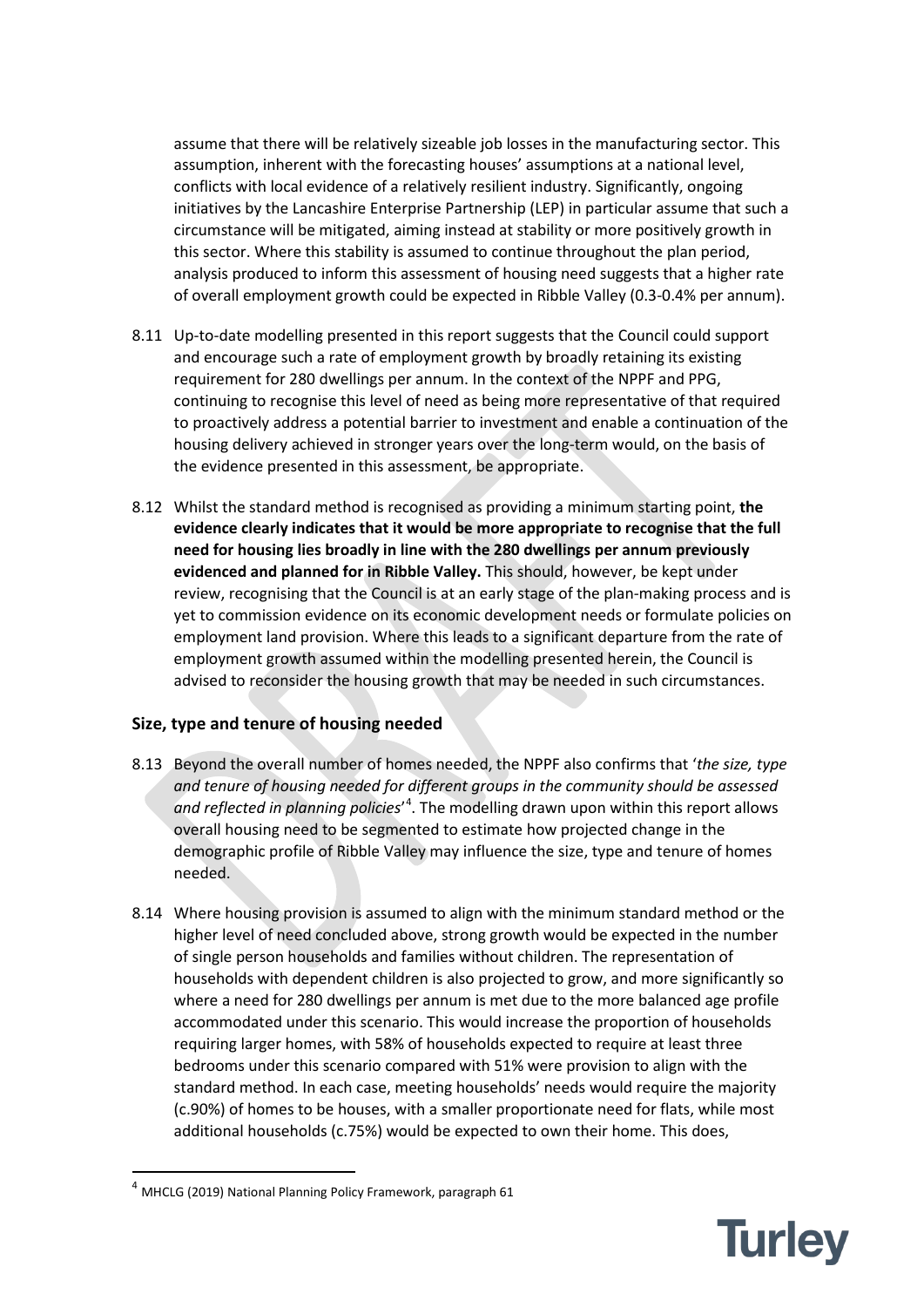however, represent only an illustrative interpretation of available evidence, which should be used for guidance and monitoring purposes but should not be prescribed as an explicit requirement for individual sites given that they will need to respond to changing market demands and take account of viability considerations.

# **Need for affordable housing**

8.15 Conclusions on affordable housing need to be incorporated. Note in accordance with the PPG this will need to be considered in the context of the overall need referenced above.

# **Specific needs of different groups**

- 8.16 Reflecting the requirement through the NPPF to consider the housing needs of '*different*  groups in the community<sup>'[5](#page-6-0)</sup>, further analysis of the current and future housing needs of specific groups has also been presented within this report. This has shown that:
	- There is expected to be growth in the number of **older people** aged 65 and over in Ribble Valley over the plan period. The number of such residents is projected to grow by 33% where provision is aligns with the minimum need generated by the standard method and by 39% where a higher need for 280 dwellings per annum is met. This would be expected to respectively generate an annual demand for between 36 and 41 bedspaces in sheltered, enhanced sheltered or extra care accommodation, based on industry toolkits recommended in the PPG. An additional demand for circa 21-24 bedspaces in residential establishments, such as care homes, would also be expected through such a level of growth, with the latter separate and additional to the delivery of private dwellings;
	- Ribble Valley contains a comparatively high representation of **families**, and families with dependent children. These households tend to own larger housing, and projected growth in the number of such households where provision is made for 280 dwellings per annum would therefore be expected to generate a demand for larger homes. Where provision is limited to the minimum figure generated by the standard method, however, the number of such households would be expected to remain largely static albeit recognising there would still be a need for such housing under any of the scenarios of need modelled;
	- Ribble Valley has comparatively few residents whose daily activities are limited, relative to the wider county, region and England. The majority (approximately 89%) of **people with disabilities** do not live in communal establishments, suggesting that many live at home or with relatives, friends or carers. This indicates that there is an ongoing need to ensure that there is a sufficient supply of adapted and accessible homes;
	- **Key workers** in the public administration, education and health sectors account for around 28% of the resident labour force, falling slightly below the average for Lancashire but exceeding the averages across the North West and England. Such workers tend to be homeowners, aligning closely with the borough average;

<span id="page-6-0"></span>